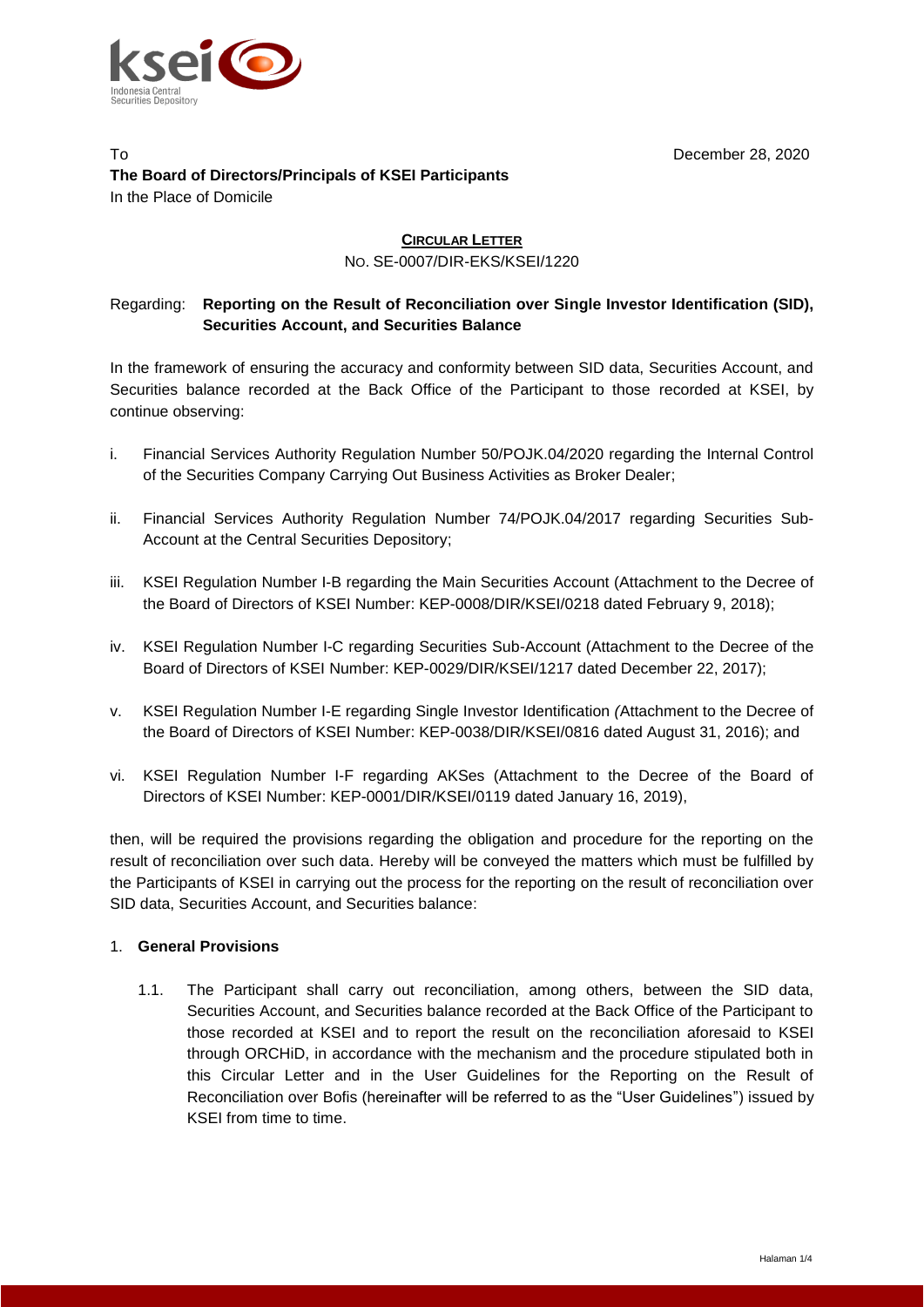

- 1.2. The obligation for the reconciliation and reporting on the result of reconciliation as referred to in point 1.1. will be applicable to SID data, Securities Account, and Securities Balance under the name of the SRE owner client (direct client or direct investor) at the Participant of KSEI, with the following details:
	- 1.2.1. The client static data (ACT report) which covers the Participant code, the Securities Account number (including REU and SRE), the SID number, the name of the Securities Account owner, and the Securities Account status.
	- 1.2.2. The Securities balance data (BAL report) which covers the Securities Account number (including REU and SRE), the total number of Securities, the Securities code, the name of the Securities, and the status of balance account.

## 2. **Deadline for the Reporting on the Result of Reconciliation over SID data, Securities Account, and the Securities balance**

- 2.1. The reporting on the result of reconciliation of SID data, Securities Account, and the Securities balance shall be carried out by the Participant through ORCHiD on every Working Day at the latest at 11.00 WIB for SID data, Securities Account, and Securities balance on the previous Working Day.
- 2.2. If the Participant carried out reporting on the result of reconciliation as referred to in point 2.1. for more than once, then, the report to be used as the reference shall be the latest delivered report.

## 3. **Procedure for the Reporting on the Result of Reconciliation over SID data, Securities Account, and Securities balance**

- 3.1. In carrying out reconciliation over SID data, Securities Account, and Securities balance, the Participant must download the client static data and the Securities balance data available at ORCHiD in accordance with the procedure stipulated in the User Guidelines.
- 3.2. Over the data which have been downloaded as referred to in point 3.1., the Participant shall carry out reconciliation with SID data, Securities Account, and Securities balance sourced from the record at the Back Office of the Participant.
- 3.3. The report which must be delivered by the Participant through ORCHiD as referred to in the User Guidelines must cover, among others:
	- a. ReconACTreport produced from every ACT reconciliation process; and
	- b. ReconBALreport produced from every BAL reconciliation process.
- 3.4. The details regarding data and information stated in the report as referred to in point 3.3. are stipulated in the User Guidelines.
- 3.5. The Participant shall ensure that the report delivered through ORCHiD is corresponding based on the result of reconciliation between SID data, Securities Account, and Securities